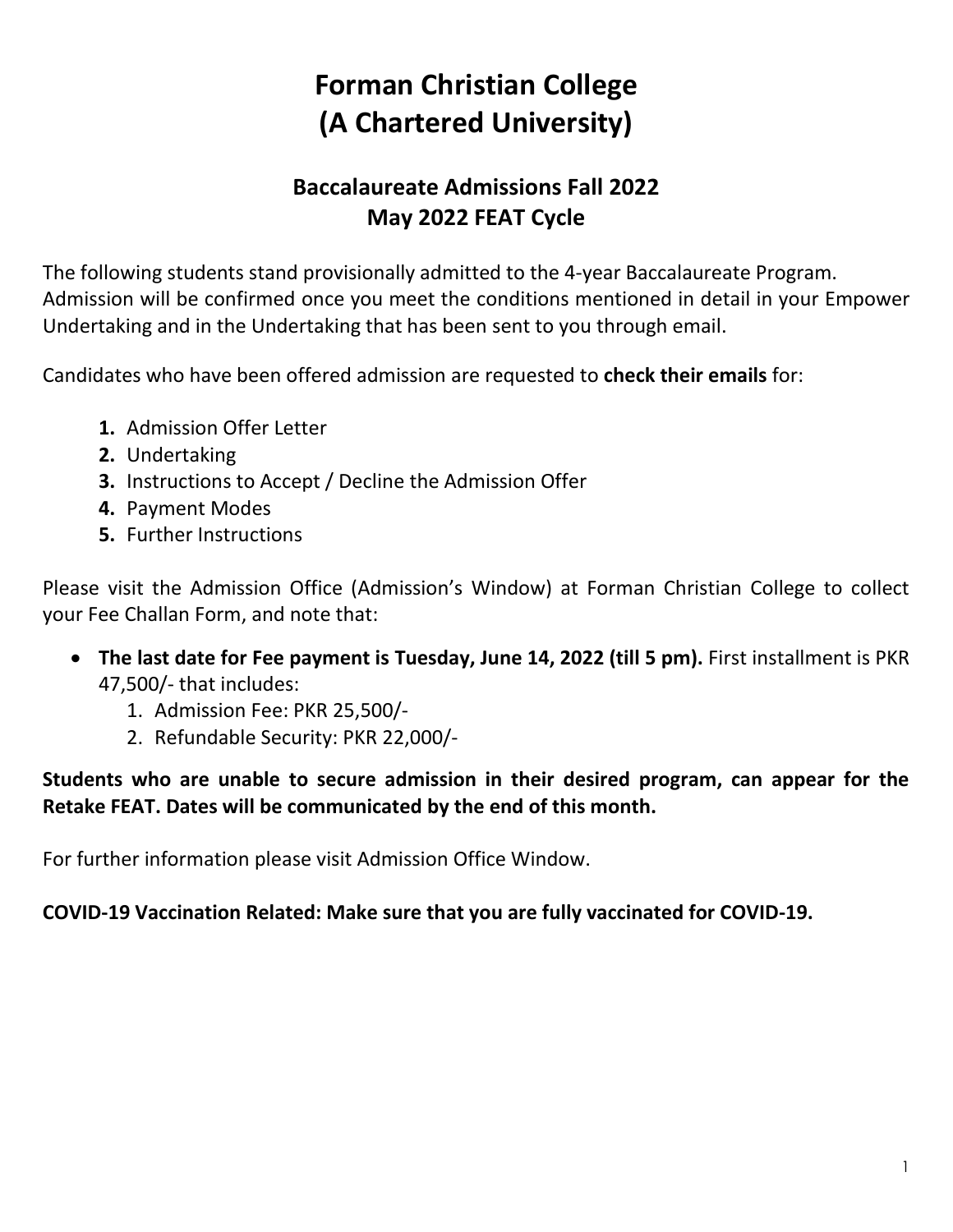# **Bachelor of Studies - BST** (Does not include Computer science, Business and Biotechnology)

| Tracking code | <b>Name</b>                    |
|---------------|--------------------------------|
| 925937        | Bareera Zafar                  |
| 927363        | Yusra Adnan Qureshi            |
| 910720        | Maryam Ali Khan                |
| 905114        | Momina Yousaf                  |
| 924737        | Ahaz Bin Salman Makhdoom       |
| 927207        | Usman Zahid                    |
| 904174        | Sheza Fatima                   |
| 924570        | Laiba Khuram                   |
| 926013        | Midha Qaiser                   |
| 905383        | Syed Nisar Aoun Nisar Mohammad |
| 927219        | Ahmad Waseem                   |
| 905347        | Farva Ali Jawa                 |
| 927121        | Adil Masih                     |
| 905028        | Sahoo Soojo                    |
| 924271        | Amina Khan                     |
| 925676        | Shamsher Khan                  |
| 926823        | AMMARA AMIR                    |
| 924644        | Imsal Albert                   |
| 926978        | Sundas Fatima                  |
| 903287        | Amal Basit                     |
| 926012        | Maida Ajmal Khan               |
| 927018        | Sehar Fatima                   |
| 924278        | Aroosa Naveed                  |
| 927000        | Mahnoor Sajjad                 |
| 924399        | Areeba Ijaz                    |
| 925568        | Ahmed Raza                     |
| 926928        | Amna Sadia                     |
| 904243        | Samson Akram Sandhu            |
| 924668        | Iffa Hareem                    |
| 927010        | Sahil Bhatti                   |
| 904079        | Malik Moiz                     |
| 924434        | Tayyaba Mahmood                |
| 924026        | Kiran Qadeer                   |
| 924738        | Muhammad abdullah              |
| 905259        | <b>Abdullah Ahmed Malik</b>    |
| 924269        | Furqan Ahmed Orakzai           |
| 926904        | Aliha Mubashara                |
| 904195        | Permaz Kainat                  |
| 925744        | Muhammad Sameer Khan           |
| 927438        | Rimsha Farooq                  |
| 925607        | Dua Usman                      |
| 924596        | Hadia Qadeer                   |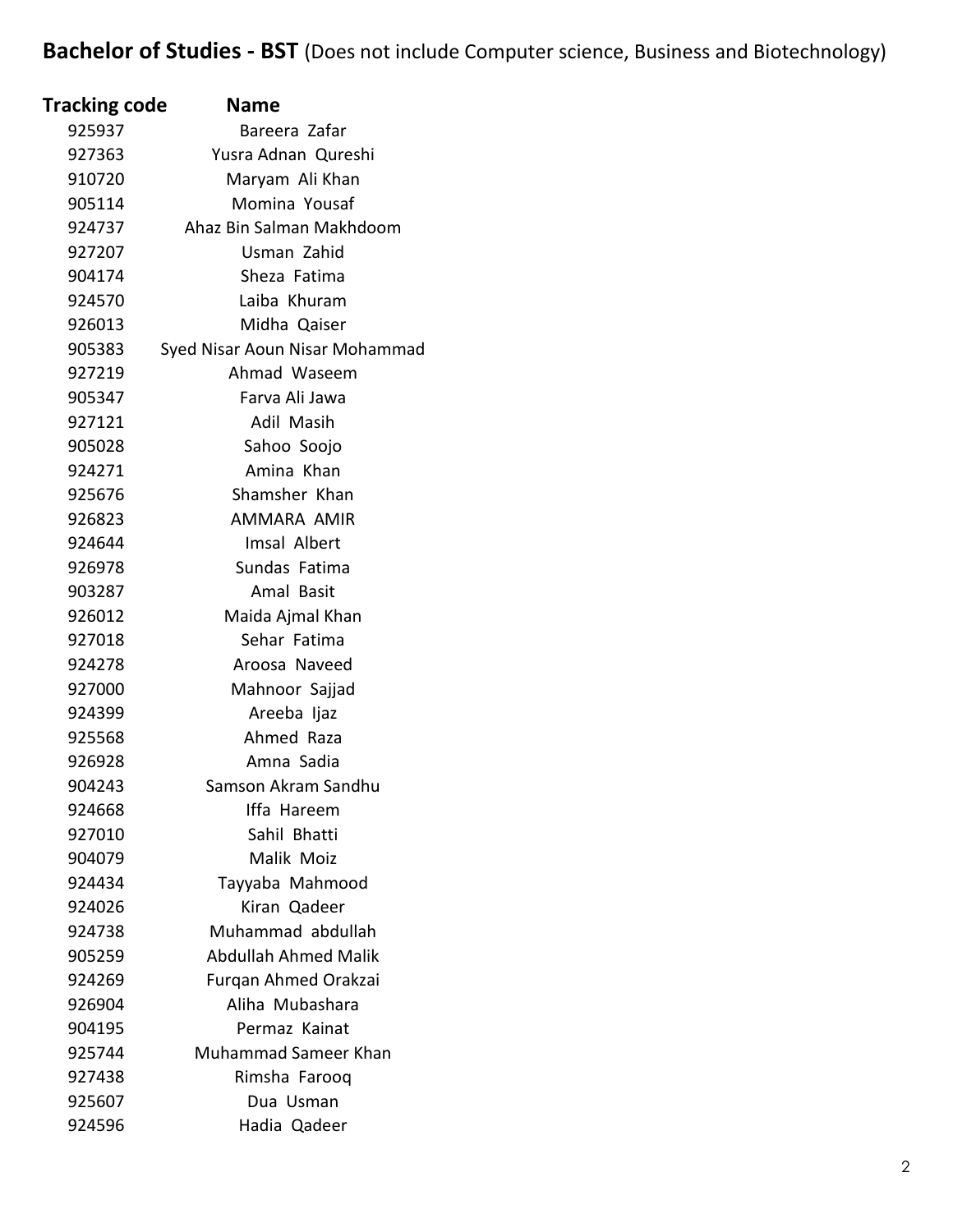| 910676 | Zaeema Khan     |
|--------|-----------------|
| 903414 | suleman William |
| 926879 | Arooshia Nadeem |
| 925496 | Nehemiah Safdar |
| 905521 | Thuyeba Malik   |
| 924688 | Rafae Ahmad     |

#### **Bachelor of Business – BSB**

| <b>Tracking code</b> | <b>Name</b>                            |
|----------------------|----------------------------------------|
| 925602               | Subhan Aslam                           |
| 925998               | Badar-uz-zaman Gohar                   |
| 927138               | Eglaim Pervaiz                         |
| 926956               | Muhammad Taha                          |
| 927493               | Maryam Fatima                          |
| 924545               | Muhammad Inshaal Khan                  |
| 924528               | Zain ul Hassan                         |
| 925859               | Aleena Waseem                          |
| 926033               | Muhammad Hamza                         |
| 927023               | RAHIM ULLAH                            |
| 925945               | Taha Sattar                            |
| 927056               | <b>Muhammad Haris Maken</b>            |
| 925778               | Talha Shahzad                          |
| 924640               | <b>Muhammed Mughees Haqeeq</b>         |
| 927286               | <b>MUHAMMAD FAZAL ELAHI</b>            |
| 925981               | <b>Imtisal Nasir</b>                   |
| 926051               | sharoon Sharoon                        |
| 927326               | Abdul Hadi                             |
| 927132               | Aziz Ahmed Khan                        |
| 927335               | Muhammad Abubakar Gillani              |
| 924426               | Zainab Ijaz                            |
| 924714               | SHEIKH MUHAMMAD WALEED<br><b>RAFIQ</b> |
| 926994               | faseeha malik                          |
| 910590               | <b>Mahad Saeed Piracha</b>             |
| 910584               | Shanzay Hassan                         |
| 905221               | hamzah waqar                           |
| 927014               | Nubera Khalid                          |
| 925587               | Sarvar Ehsan                           |
| 925773               | Muhammad Shakeel Ahmad Khan            |
| 924589               | Rubas Ali                              |
| 925727               | Adnan Iqbal Iqbal                      |
| 926861               | Sumiya Tahir                           |
| 925647               | Muhammad Wasif                         |
| 927053               | Aiza Shahzad Malik                     |
|                      |                                        |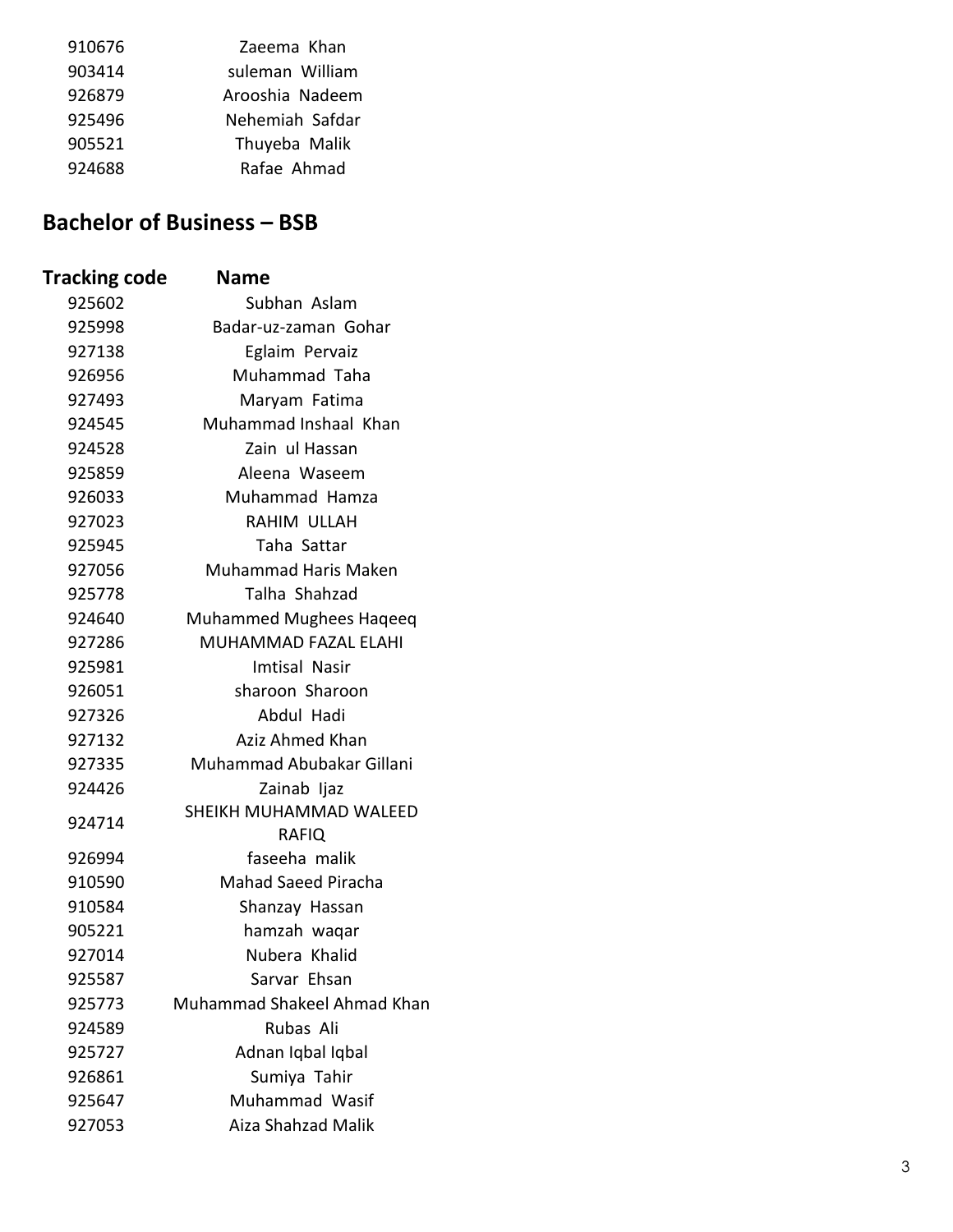| 927255 | Hafiz Arham Shoaib Ahmad |
|--------|--------------------------|
| 924732 | Hamnah Irfan             |
| 924722 | Samman Munir Ahmad       |

### **Bachelor of Computer Science – BCS**

| <b>Tracking code</b> | <b>Name</b>                      |
|----------------------|----------------------------------|
| 925927               | Shifa Yousaf                     |
| 926041               | Areeba Waqar                     |
| 927464               | Syed Mohammad Ali Jaffri         |
| 905557               | Nawal Khawar                     |
| 927366               | Fizzah Nasir                     |
| 924020               | Sanskar Kumar                    |
| 924563               | Hussain Ahmad                    |
| 925557               | Talha Nadeem                     |
| 927046               | Asad Asad                        |
| 925885               | Fatima Sheraz                    |
| 927280               | Abdurrehman Ahmed                |
| 925909               | Umme Aiman                       |
| 905251               | Tamsila Shahid                   |
| 927173               | Hassan Haque                     |
| 925852               | <b>Emaan Abdul Mueed</b>         |
| 924406               | Alima Ahmad Mughal               |
| 924705               | Areej Asghar                     |
| 925576               | Ghulam Hassan                    |
| 925729               | <b>Muhammad Danial Baig</b>      |
| 910678               | Ali Mujtaba                      |
| 924564               | MUHAMMAD YAHYA<br><b>MAQBOOL</b> |
| 927440               | Mahnoor Farooq                   |
| 925996               | Ahmad Ahmad Dar                  |
| 925528               | Pir Syed Abul Norain Gillani     |
| 905513               | Jawaria Majid                    |
| 924356               | Taha Waqas Chaudhry              |
| 927177               | Mubarrah Ghaffar                 |
| 927279               | <b>FAHD ASIF</b>                 |
| 924751               | Zeeshan Ismail Israr             |
| 925888               | Muhammad Amar                    |
| 927261               | ABDULLLAH ARJMAND                |
| 925524               | Hassan Khalid                    |

## **Bachelor of Biotechnology – BTC**

**Tracking code Name**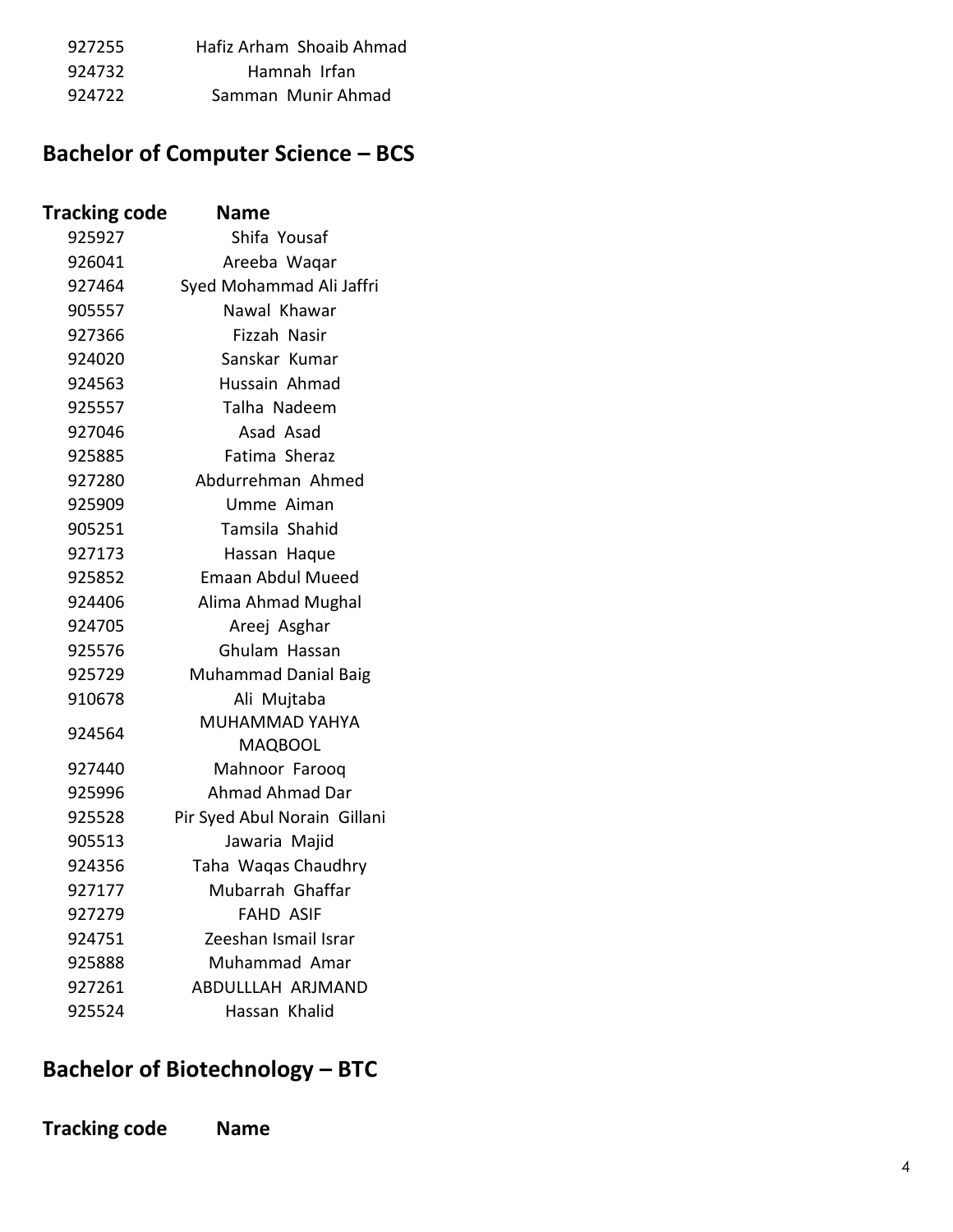| 925530 | Nayab Rafique                |
|--------|------------------------------|
| 924692 | Muhammad Hur                 |
| 903228 | Shehryar Ijaz                |
| 927182 | Syeda Filzah Batool          |
| 924324 | Syed Sarim Ahmed             |
| 927128 | Syeda Saleha saleha Ghaznavi |
| 926867 | Mirab Azeem                  |
| 924574 | Humza Aftab                  |
| 904230 | ABDULREHMAN ARSHAD           |
| 925824 | Asad Ur Rehman               |
| 925807 | Azan Nadeem                  |
|        |                              |

# **Bachelor of Studies – BST (Change of Program)**

The following students do not fall on the merit of the degree of their choice. FC College offers them admission in the Bachelor of Studies on the condition that they cannot change their program.

| <b>Tracking code</b> | <b>Name</b>                            |
|----------------------|----------------------------------------|
| 925970               | Maham Lodhi                            |
| 924507               | Alisher Javed                          |
| 925892               | Muhammad Taha Khan                     |
| 910606               | Sharik Asif                            |
| 927210               | laraib aftab malik                     |
| 927174               | Mian Zaki                              |
| 927287               | Ammar Muddasar                         |
| 924559               | Abdul Rehman                           |
| 905196               | Syed Abdullah Muneeb Ahmad             |
| 925621               | Hajira Ilyas                           |
| 925503               | <b>Hadeed Latif</b>                    |
| 925574               | Muhammad Hunzla Faiz                   |
| 925837               | <b>McLane Jabran Daniel</b>            |
| 927184               | Daniyal Javed                          |
| 926916               | Muhammad Sheheryar Subhani             |
| 925586               | Daiam Iftikhar                         |
| 927403               | Hamza Bashir                           |
| 924629               | Jeelan Mahfooz Qureshi                 |
| 925768               | Abubakar Masood                        |
| 925600               | Taha Awais Siddiqui                    |
| 910605               | <b>Muhammad Uzair Marth</b>            |
| 910675               | Sayyed Muhammad Hashim muhammed Hashim |
| 927101               | Mustafa Shahid Chaudhry                |
| 905546               | Arslan Afzal                           |
| 926015               | Hashir Irfan                           |
| 927129               | <b>Muhammad Hamza Faisal</b>           |
| 925538               | Amna Fatima                            |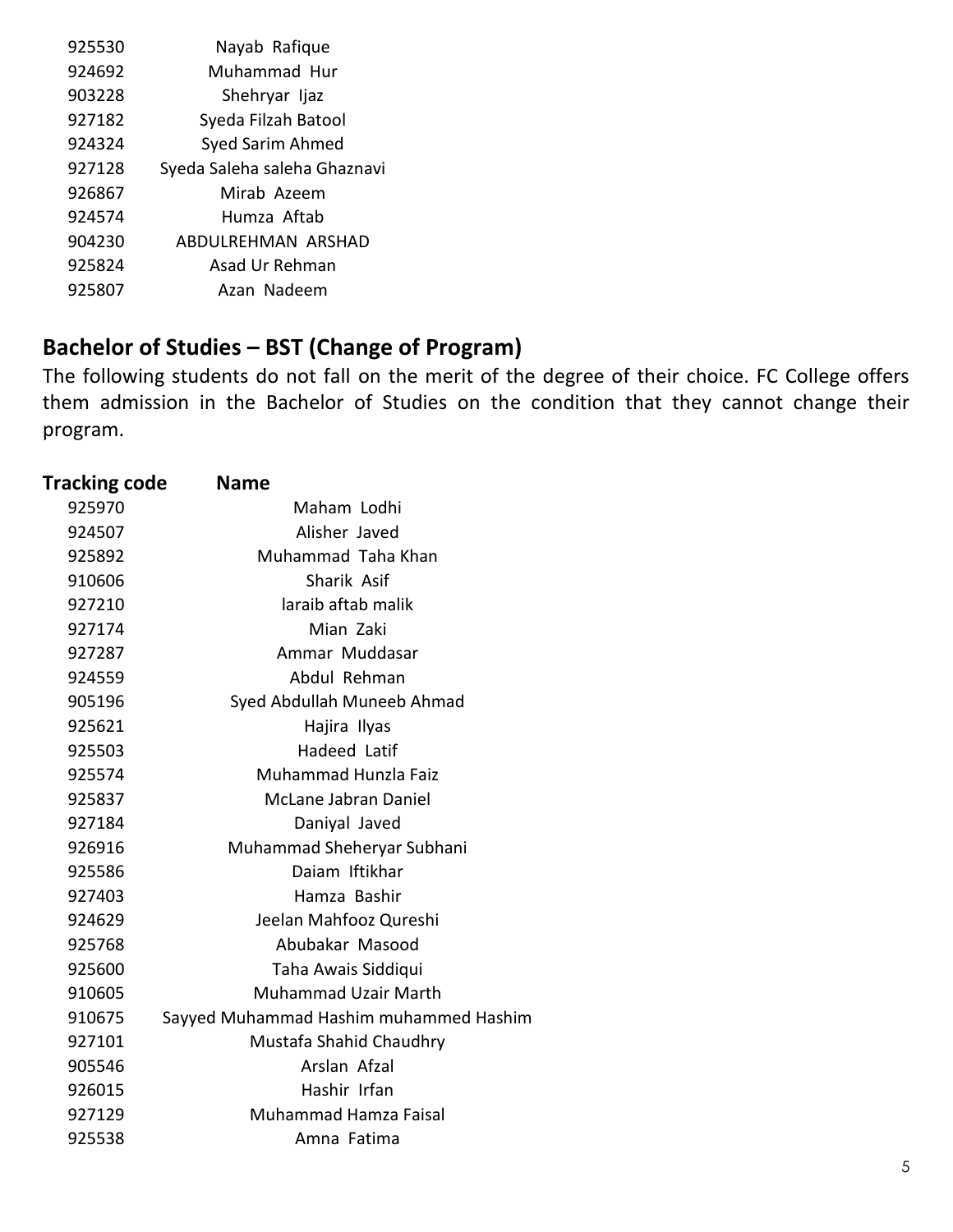| 927221 | Hammad Butt                |
|--------|----------------------------|
| 924489 | NASRULLAH QASSIMY          |
| 926831 | Azfar Amjad                |
| 925711 | Syeda Malaika Rauf         |
| 926016 | raphael - qamar            |
| 924713 | <b>Makhdoom Ahmad Butt</b> |
| 924145 | Faeez Faisal               |
| 923984 | ayesha khanum              |
| 925939 | DANISH JOHN PERVAIZ        |

### **Bachelor of Studies – BST (Mathematics Remedial)**

The following students were not able to clear the Mathematics portion of their FEAT Accuplacer. FC college offers them admission in Bachelor of Studies (BST) on the condition that they take the zero credit Math remedial course and **cannot opt for BS Biotechnology, BS Business, and BS Computer Science.** 

| <b>Tracking code</b> | Name                       |
|----------------------|----------------------------|
| 905058               | Amna Junaid Malik          |
| 927186               | Pameela Rose Naseer        |
| 926866               | Syeda Ayesha Hassan        |
| 926005               | Syeda Malika Nerjis Batool |
| 905326               | Gwrgwra Inam               |
| 924351               | Qaisar Safdar              |
| 910582               | <b>Bilal Ahmed Ahmad</b>   |
| 924940               | Sarmad Ejaz Siddiqui       |
|                      |                            |

## **Intensive English for Academic Preparation (IEAP)**

The following students are offered admission in Intensive English for Academic Preparation (IEAP). They will be start their Baccalaureate studies once they have passed the IEAP program. The students are requested to vist Elahi Building Room 245 to get complete information about the program and to collect their Fee Challans.

- First installment is PKR 47,500/- that includes:
	- 3. Admission Fee: PKR 25,500/-
	- 4. Refundable Security: PKR 22,000/-

| <b>Tracking code</b> | <b>Name</b> |
|----------------------|-------------|
| 925709               | Afnan Ullah |
| 925521               | Sabir Khan  |
| 927052               | Ahmad Raza  |